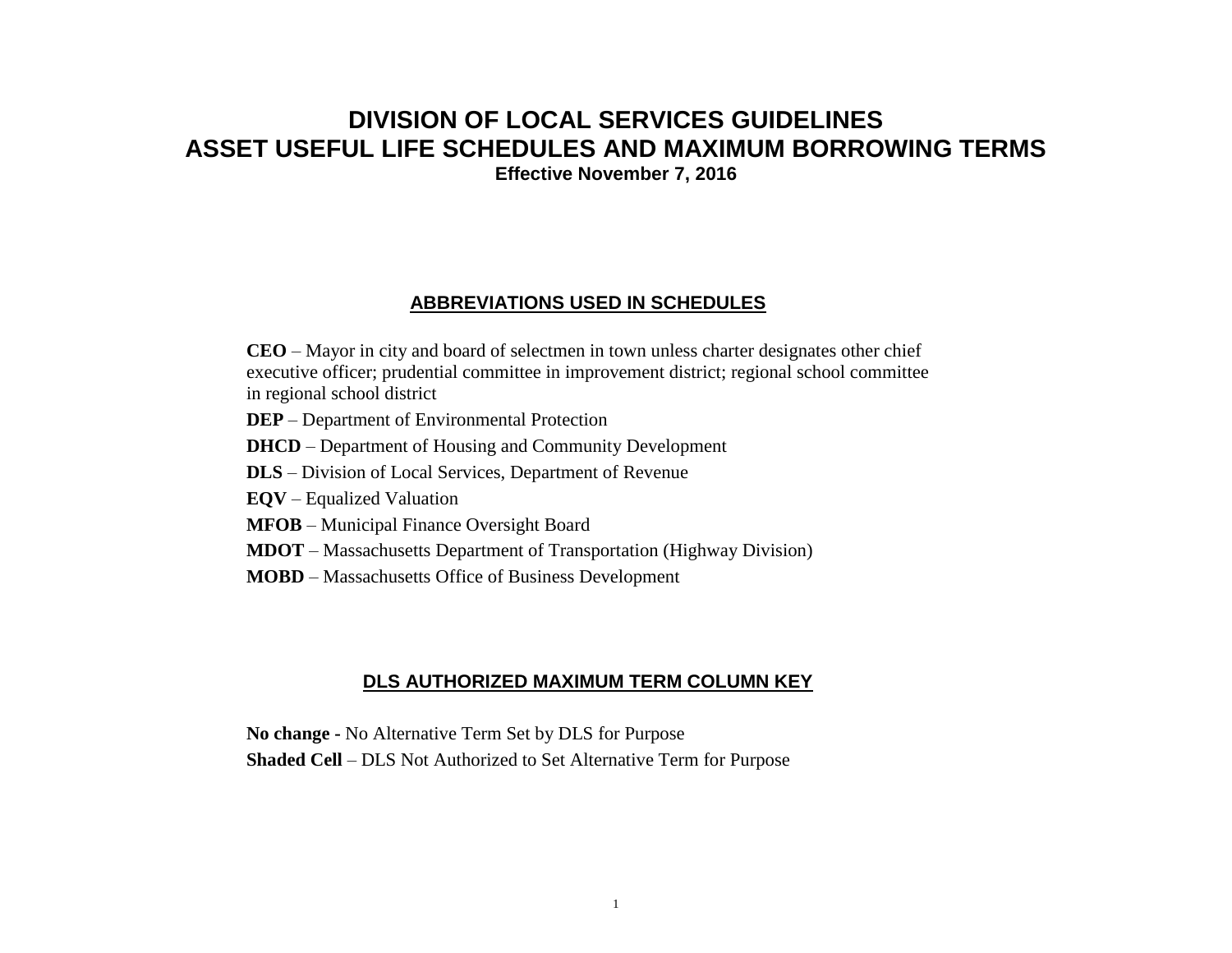| BORROWING WITHIN DEBT LIMIT – G.L. c. 44, § 7                                    |                                                                                                                                                                                                             |                                             |                                                               |                                                                             |  |  |
|----------------------------------------------------------------------------------|-------------------------------------------------------------------------------------------------------------------------------------------------------------------------------------------------------------|---------------------------------------------|---------------------------------------------------------------|-----------------------------------------------------------------------------|--|--|
| Maximum Term is Statutory Maximum Term, or DLS Authorized Maximum Term if longer |                                                                                                                                                                                                             |                                             |                                                               |                                                                             |  |  |
| <b>Clause</b>                                                                    | <b>Borrowing Purpose</b>                                                                                                                                                                                    | <b>Statutory</b><br><b>Limits/Approvals</b> | <b>Statutory</b><br><b>Maximum Term</b>                       | <b>DLS Authorized</b><br><b>Maximum Term</b><br><b>Based on Useful Life</b> |  |  |
|                                                                                  | Acquisition of an interest in land for any purpose a city or town is<br>authorized to acquire land or interests in land, provided the land or the<br>interest in land has a useful life of at least 5 years |                                             | Useful life of asset or<br>project, not to exceed<br>30 years | 30 years                                                                    |  |  |
|                                                                                  | Landscaping, alteration, remediation, rehabilitation or improvement of<br>land owned by a city or town, provided the project has a useful life of at<br>least 5 years                                       |                                             |                                                               |                                                                             |  |  |
|                                                                                  | Dredging, improvement, restoration, preservation or remediation of<br>public waterways, lakes or ponds, provided the project has a useful life of<br>at least 5 years                                       |                                             |                                                               |                                                                             |  |  |
|                                                                                  | Acquisition of equipment or other assets, provided the equipment or asset<br>has a useful life of at least 5 years                                                                                          |                                             | Useful life of asset,<br>not to exceed 30                     | 20 years                                                                    |  |  |
|                                                                                  |                                                                                                                                                                                                             |                                             | years                                                         | Equipment or asset must cost<br>\$5,000 or more per unit                    |  |  |
|                                                                                  |                                                                                                                                                                                                             |                                             |                                                               | CEO determines 5-20                                                         |  |  |
|                                                                                  |                                                                                                                                                                                                             |                                             |                                                               | maximum term based on<br>useful life of equipment or                        |  |  |
|                                                                                  |                                                                                                                                                                                                             |                                             |                                                               | asset                                                                       |  |  |

# **BORROWING WITHIN DEBT LIMIT – [G.L. c. 44, § 7](http://www.malegislature.gov/Laws/GeneralLaws/PartI/TitleVII/Chapter44/Section7)**

I.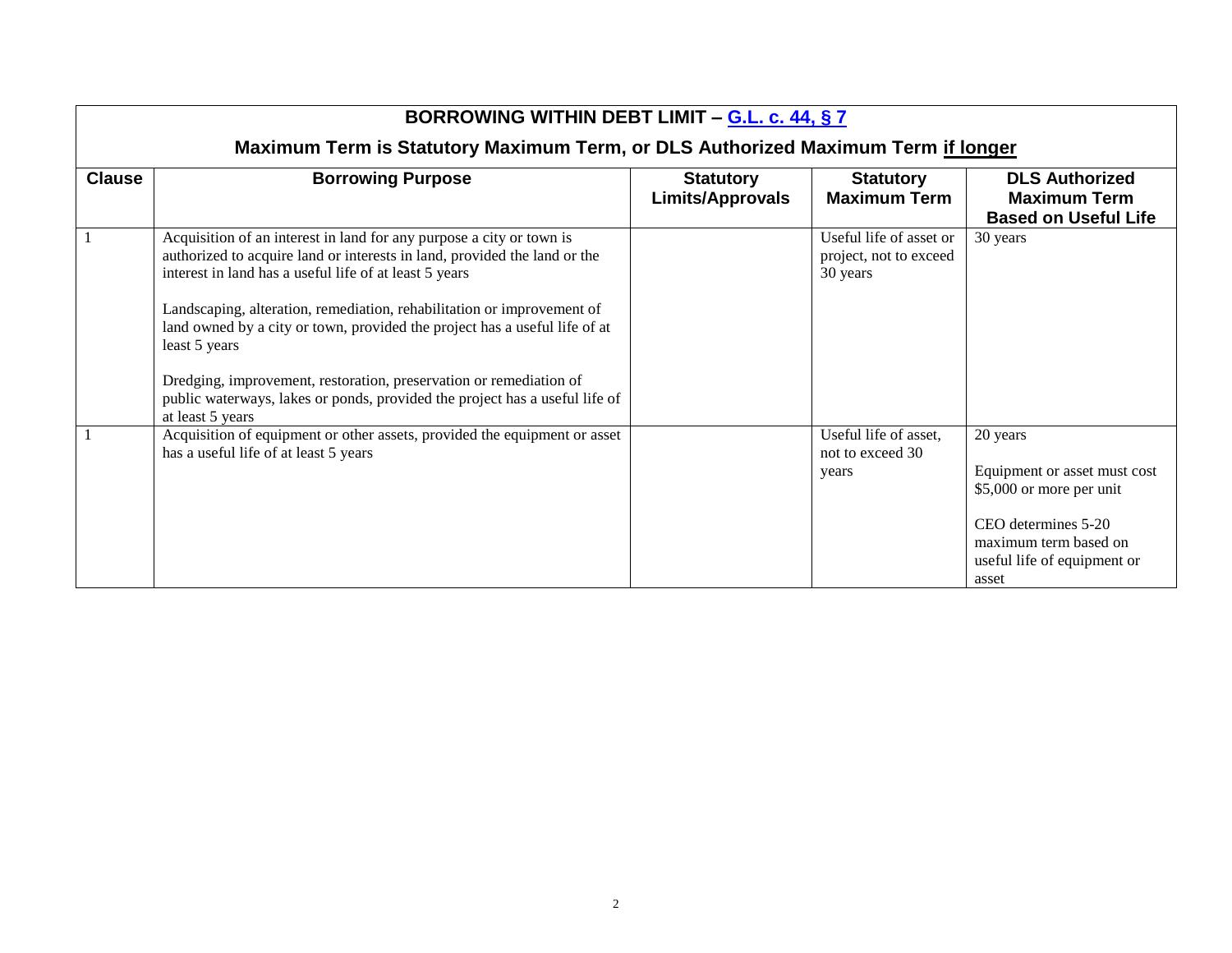| <b>Clause</b>  | <b>Borrowing Purpose</b>                                                                                                                                                                                                                                                                                                                                                                                                                                                                                                                                                                                                                                                         | <b>Statutory</b>        | <b>Statutory</b>                                     | <b>DLS Authorized</b>                                                                                                                                                                                                                                                                                                                                                                                                                                                                                                                                                                                                                                                                                                                                 |
|----------------|----------------------------------------------------------------------------------------------------------------------------------------------------------------------------------------------------------------------------------------------------------------------------------------------------------------------------------------------------------------------------------------------------------------------------------------------------------------------------------------------------------------------------------------------------------------------------------------------------------------------------------------------------------------------------------|-------------------------|------------------------------------------------------|-------------------------------------------------------------------------------------------------------------------------------------------------------------------------------------------------------------------------------------------------------------------------------------------------------------------------------------------------------------------------------------------------------------------------------------------------------------------------------------------------------------------------------------------------------------------------------------------------------------------------------------------------------------------------------------------------------------------------------------------------------|
|                |                                                                                                                                                                                                                                                                                                                                                                                                                                                                                                                                                                                                                                                                                  | <b>Limits/Approvals</b> | <b>Maximum Term</b>                                  | <b>Maximum Term</b>                                                                                                                                                                                                                                                                                                                                                                                                                                                                                                                                                                                                                                                                                                                                   |
|                |                                                                                                                                                                                                                                                                                                                                                                                                                                                                                                                                                                                                                                                                                  |                         |                                                      | <b>Based on Useful Life</b>                                                                                                                                                                                                                                                                                                                                                                                                                                                                                                                                                                                                                                                                                                                           |
| 1              | Construction, reconstruction, rehabilitation, improvement, alteration,<br>remodeling, enlargement, demolition, removal or extraordinary repair of<br>municipally-owned buildings, facilities, assets, works or infrastructure,<br>provided the project has a useful life of at least 5 years, including (i) the<br>cost of original equipment and furnishings of the buildings, facilities,<br>assets, works or infrastructure, (ii) damages under chapter 79 resulting<br>from any such acquisition or project, and (iii) the cost of engineering,<br>architectural or other services for feasibility studies, plans or<br>specifications as part of any acquisition or project |                         | Useful life of project,<br>not to exceed 30<br>years | For projects relating to<br>construction, reconstruction,<br>rehabilitation, improvement,<br>alteration, remodeling,<br>enlargement, demolition,<br>removal or extraordinary<br>repair of municipal buildings,<br>facilities, works or<br>infrastructure $-30$ years<br>For projects relating to<br>construction, surfacing,<br>reconstruction, improvement,<br>repair, paving, repaving,<br>resurfacing, extending or<br>widening public ways or<br>municipally-owned parking<br>$\frac{1}{5}$ years<br>For projects relating to<br>construction, reconstruction,<br>rehabilitation, improvement,<br>alteration, remodeling,<br>enlargement, demolition,<br>removal or extraordinary<br>repair of other municipal<br>assets not described above $-5$ |
|                |                                                                                                                                                                                                                                                                                                                                                                                                                                                                                                                                                                                                                                                                                  |                         |                                                      | years                                                                                                                                                                                                                                                                                                                                                                                                                                                                                                                                                                                                                                                                                                                                                 |
| $\overline{2}$ | Funding the revolving loan fund established under G.L. c. 44, § 53E3/4<br>to assist in the development of renewable energy and energy<br>conservation projects on privately-held buildings, property or facilities<br>within the city or town                                                                                                                                                                                                                                                                                                                                                                                                                                    |                         | 20 years                                             |                                                                                                                                                                                                                                                                                                                                                                                                                                                                                                                                                                                                                                                                                                                                                       |
| $\mathfrak{Z}$ | Paying final judgments                                                                                                                                                                                                                                                                                                                                                                                                                                                                                                                                                                                                                                                           |                         | 1 year or longer if<br>approved by MFOB              |                                                                                                                                                                                                                                                                                                                                                                                                                                                                                                                                                                                                                                                                                                                                                       |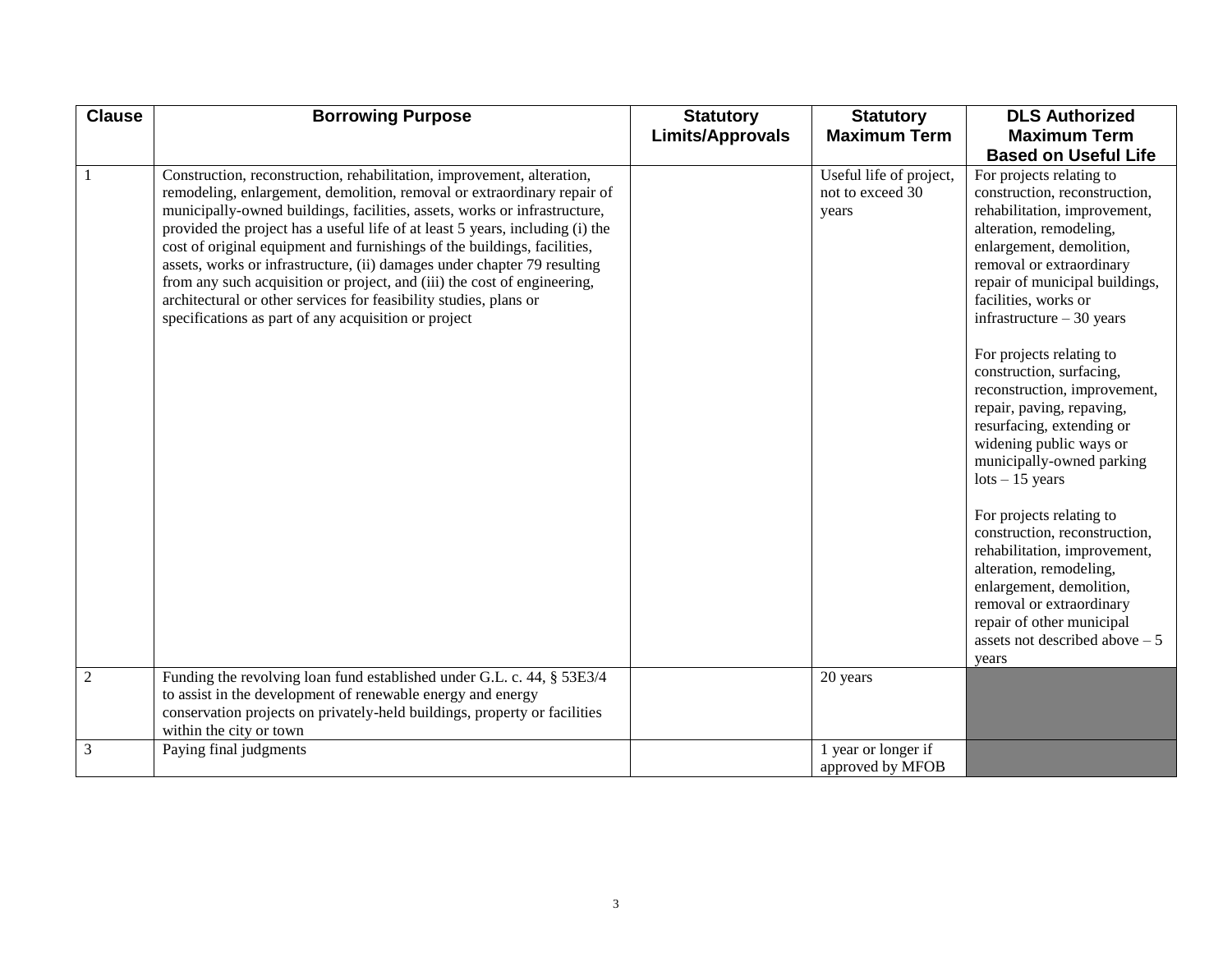| <b>Clause</b>   | <b>Borrowing Purpose</b>                                                                                                                       | <b>Statutory</b><br>Limits/Approvals                 | <b>Statutory</b><br><b>Maximum Term</b> | <b>DLS Authorized</b><br><b>Maximum Term</b> |
|-----------------|------------------------------------------------------------------------------------------------------------------------------------------------|------------------------------------------------------|-----------------------------------------|----------------------------------------------|
|                 |                                                                                                                                                |                                                      |                                         | <b>Based on Useful Life</b>                  |
| 4               | In Boston only, constructing (original), extending or widening ways<br>other than public ways, within, bounding or connecting with public park |                                                      | 10 years                                | No change                                    |
|                 | in the city by the board of park commissioners of the city, with                                                                               |                                                      |                                         |                                              |
|                 | permanent pavement of a lasting character conforming to specifications                                                                         |                                                      |                                         |                                              |
|                 | approved by MDOT, including land damages and cost of pavement and                                                                              |                                                      |                                         |                                              |
|                 | sidewalks laid at the time of the construction; or constructing the ways                                                                       |                                                      |                                         |                                              |
|                 | with stone, block, brick, cement concrete, bituminous concrete,<br>bituminous macadam or other permanent pavement of similar lasting           |                                                      |                                         |                                              |
|                 | character under specifications approved by MDOT                                                                                                |                                                      |                                         |                                              |
| $5\overline{)}$ | Cost of repairs to private ways open to the public under section 6N of                                                                         |                                                      | 5 years                                 | No change                                    |
|                 | chapter 40                                                                                                                                     |                                                      |                                         |                                              |
| 6               | Making payments under contracts with the Commonwealth under G.L. c.                                                                            | Same as borrowing                                    | Same as borrowing                       |                                              |
|                 | 40, § 4D for purposes for which loans may be authorized under this                                                                             | purpose                                              | purpose                                 |                                              |
|                 | section                                                                                                                                        |                                                      |                                         |                                              |
| $\overline{7}$  | Paying for feasibility studies or engineering or architectural services for                                                                    |                                                      | 5 years if issued                       |                                              |
|                 | plans and specifications for any proposed project for which a city, town<br>or district is authorized to borrow                                |                                                      | before debt for                         |                                              |
|                 |                                                                                                                                                |                                                      | project authorized                      |                                              |
|                 |                                                                                                                                                |                                                      | Otherwise, same as                      |                                              |
|                 |                                                                                                                                                |                                                      | project debt                            |                                              |
| 8               | Paying for energy audits as defined in G.L. c. 25A, § 3, if authorized                                                                         |                                                      | 5 years                                 | No change                                    |
|                 | separately from debt for energy conservation or alternative energy                                                                             |                                                      |                                         |                                              |
|                 | projects                                                                                                                                       |                                                      |                                         |                                              |
| 9               | Development, design, purchase and installation of computer hardware or                                                                         |                                                      | 10 years                                | No change                                    |
|                 | software and computer-assisted integrated financial management and                                                                             |                                                      |                                         |                                              |
|                 | accounting systems                                                                                                                             |                                                      |                                         |                                              |
| 10              | Cleaning up or preventing pollution caused by existing or closed<br>municipal facilities not referenced in clause (20) of section 8, including | DEP must approve project<br>plans before debt issued | 10 years                                | No change                                    |
|                 | cleanup or prevention activities taken pursuant to chapter 21E or chapter                                                                      |                                                      |                                         |                                              |
|                 | 21H                                                                                                                                            |                                                      |                                         |                                              |
| 11              | For other public work, improvements or asset not specified in this section                                                                     |                                                      | 5 years                                 | No change                                    |
|                 | with a maximum useful life of at least 5 years                                                                                                 |                                                      |                                         |                                              |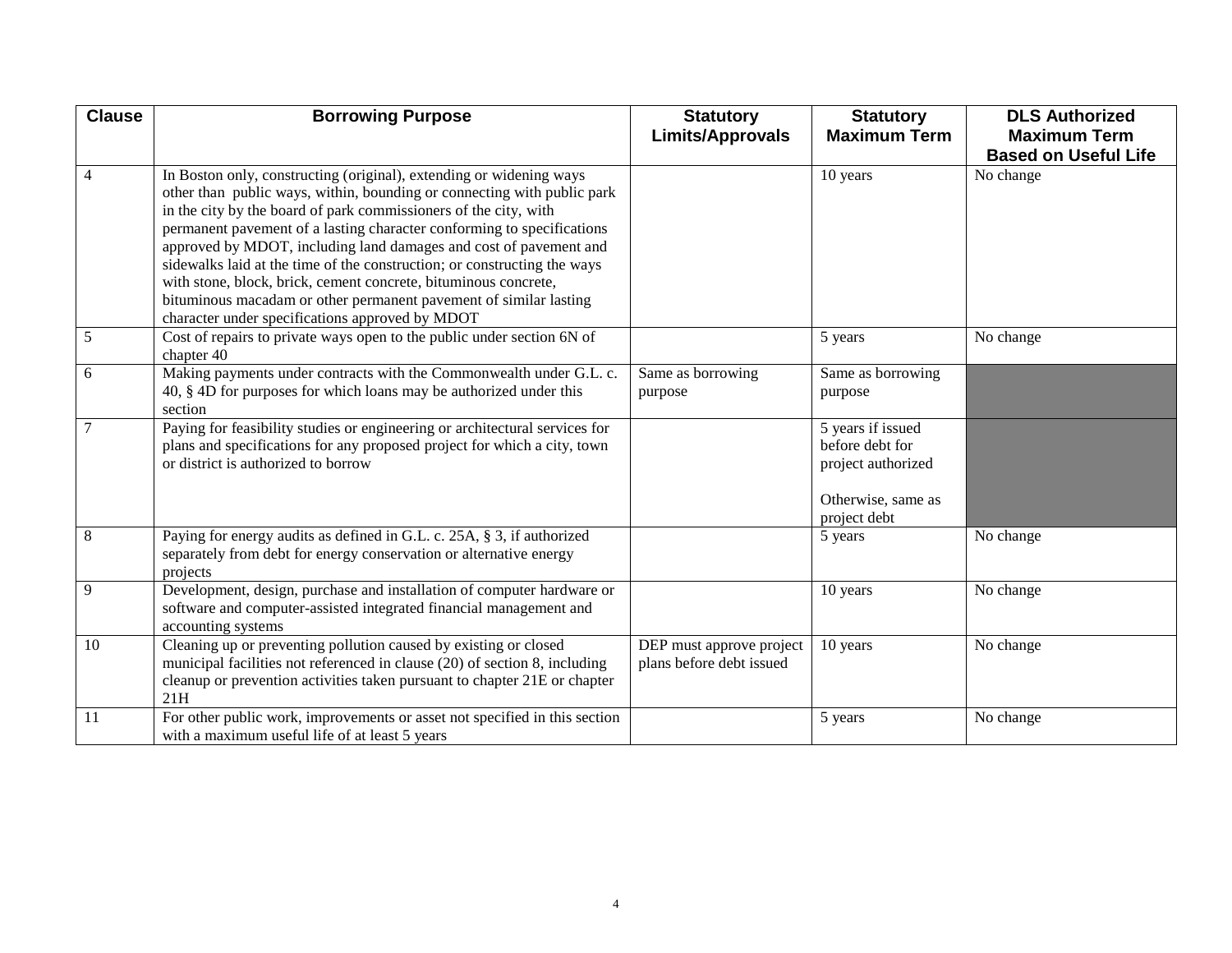|                                                                                  | BORROWING OUTSIDE DEBT LIMIT - G.L. c. 44, § 8                                                                                                                                                                                                                                                                                                                                                    |                                                      |                                         |                                                                             |  |  |  |
|----------------------------------------------------------------------------------|---------------------------------------------------------------------------------------------------------------------------------------------------------------------------------------------------------------------------------------------------------------------------------------------------------------------------------------------------------------------------------------------------|------------------------------------------------------|-----------------------------------------|-----------------------------------------------------------------------------|--|--|--|
| Maximum Term is Statutory Maximum Term, or DLS Authorized Maximum Term if longer |                                                                                                                                                                                                                                                                                                                                                                                                   |                                                      |                                         |                                                                             |  |  |  |
| <b>Clause</b>                                                                    | <b>Borrowing Purpose</b>                                                                                                                                                                                                                                                                                                                                                                          | <b>Statutory</b><br><b>Limits/Approvals</b>          | <b>Statutory</b><br><b>Maximum Term</b> | <b>DLS Authorized</b><br><b>Maximum Term</b><br><b>Based on Useful Life</b> |  |  |  |
| $\mathbf{1}$                                                                     | Temporary loans under G.L. c. 44, §§ 4, 6, 6A, 17                                                                                                                                                                                                                                                                                                                                                 |                                                      | Per applicable $\S$ 4, 6,<br>6A, 17     |                                                                             |  |  |  |
| $\overline{2}$                                                                   | Providing and distributing food, temporary shelter and other necessaries<br>of life during emergencies under G.L. c. 40, § 19                                                                                                                                                                                                                                                                     |                                                      | 2 years                                 |                                                                             |  |  |  |
| 3                                                                                | Establishing or purchasing a water supply system; taking or purchasing<br>water sources, either from public land or private sources, water or<br>flowage rights, or land for the protection of water system                                                                                                                                                                                       |                                                      | 30 years                                |                                                                             |  |  |  |
| 3A                                                                               | Conducting groundwater inventory and analysis of the water supply,<br>including pump tests and quality tests, in connection with development<br>of new or additional water supply sources                                                                                                                                                                                                         |                                                      | 10 years                                |                                                                             |  |  |  |
| $\overline{4}$                                                                   | Constructing or enlarging reservoirs; constructing filter beds,<br>construction or reconstruction or making extraordinary repairs to<br>standpipes, buildings for pumping stations including original pumping<br>station equipment, and buildings for water treatment, including original<br>equipment; and acquiring land or any interest in land necessary in<br>connection with those purposes |                                                      | 30 years                                |                                                                             |  |  |  |
| 4A                                                                               | Remodeling, reconstructing or making extraordinary repairs to reservoirs<br>and filter beds                                                                                                                                                                                                                                                                                                       | DEP must approve project<br>plans before debt issued | 30 years                                |                                                                             |  |  |  |
| 5                                                                                | Constructing or reconstructing, laying or relaying aqueducts or water<br>mains, or for lining or relining such mains and for the development or<br>construction of additional well fields and for wells                                                                                                                                                                                           |                                                      | 40 years                                |                                                                             |  |  |  |
| 6                                                                                | Purchasing and installing water meters                                                                                                                                                                                                                                                                                                                                                            |                                                      | 10 years                                | No change                                                                   |  |  |  |
| $\overline{7}$                                                                   | Paying share of municipality's cost to increase the storage capacity of<br>any reservoir, including land acquisition, constructed by the water<br>resources commission for flood prevention or water resources utilization                                                                                                                                                                        |                                                      | 20 years                                | 30 years                                                                    |  |  |  |
| 7A                                                                               | Purchasing, replacing or rehabilitating water departmental equipment                                                                                                                                                                                                                                                                                                                              |                                                      | 10 years                                | No change                                                                   |  |  |  |
| $\overline{8}$                                                                   | Establishing, purchasing, extending, or enlarging a municipally-owned<br>gas or electric lighting plant, community antenna television system or a<br>telecommunications system                                                                                                                                                                                                                    |                                                      | 20 years                                | No change                                                                   |  |  |  |
| <b>8A</b>                                                                        | Remodeling, reconstructing, or making extraordinary repairs to a<br>municipally-owned gas or electric lighting plant, community antenna<br>television system or telecommunications system                                                                                                                                                                                                         | MFOB must approve debt<br>and term                   | 10 years                                | No change                                                                   |  |  |  |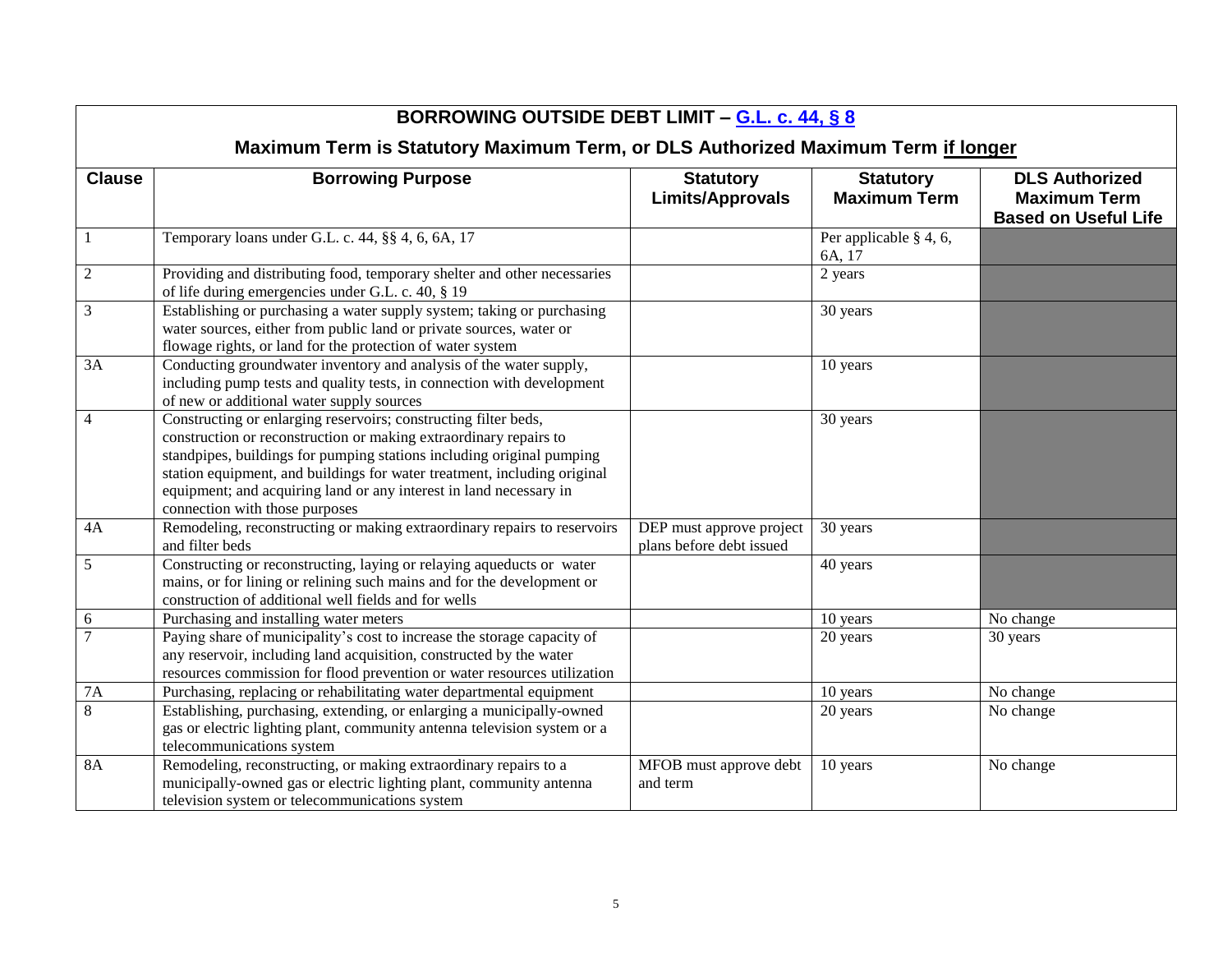| <b>Clause</b> | <b>Borrowing Purpose</b>                                                                                                                                                                                                                                                                                                                                                                                                                                                                                                                                                                                                                | <b>Statutory</b><br><b>Limits/Approvals</b>                                                                                                                             | <b>Statutory</b><br><b>Maximum Term</b>                                                                                                        | <b>DLS Authorized</b><br><b>Maximum Term</b> |
|---------------|-----------------------------------------------------------------------------------------------------------------------------------------------------------------------------------------------------------------------------------------------------------------------------------------------------------------------------------------------------------------------------------------------------------------------------------------------------------------------------------------------------------------------------------------------------------------------------------------------------------------------------------------|-------------------------------------------------------------------------------------------------------------------------------------------------------------------------|------------------------------------------------------------------------------------------------------------------------------------------------|----------------------------------------------|
|               |                                                                                                                                                                                                                                                                                                                                                                                                                                                                                                                                                                                                                                         |                                                                                                                                                                         |                                                                                                                                                | <b>Based on Useful Life</b>                  |
| 9             | Emergency appropriations approved by Director of Accounts<br>Borrowing may be authorized by (1) treasurer, with approval of chief<br>executive officer, of city, town or district under expedited procedure or<br>(2) regular procedure<br>Emergency means a sudden, unavoidable event or series of events which<br>could not reasonably have been foreseen or anticipated at the time of<br>submission of the annual budget for approval and does not include<br>funding of collective bargaining agreements or items previously<br>disapproved by the appropriating authority for the fiscal year in which<br>the borrowing is sought | Director of Accounts<br>must approve debt                                                                                                                               | 2 years<br>Director of Accounts<br>may approve term up to<br>10 years based on<br>evaluation of city, town<br>or district financial<br>ability |                                              |
| <b>9A</b>     | Emergency appropriations for capital purposes authorized by treasurer,<br>with approval of chief executive officer, of city, town or district under<br>expedited procedure<br>Emergency means a sudden, unavoidable event or series of events which<br>could not reasonably have been foreseen or anticipated at the time of<br>submission of the annual budget for approval                                                                                                                                                                                                                                                            | MFOB must approve debt<br>City, town or district must<br>demonstrate use of<br>regular debt authorization<br>process poses undue<br>hardship in meeting<br>emergency    | MFOB approved term<br>that may not exceed<br>term for borrowing<br>purpose                                                                     |                                              |
| 10            | Acquiring land or constructing buildings or other structures, including<br>the cost of original equipment, as memorials to members of the army,<br>navy, marine corps, coast guard, or air force                                                                                                                                                                                                                                                                                                                                                                                                                                        |                                                                                                                                                                         | 20 years                                                                                                                                       | 30                                           |
| 11            | Acquiring street railway property under G.L. c. 161, §§ 143-158<br>operating the same, or contributing toward the capital expenses of a<br>transportation area                                                                                                                                                                                                                                                                                                                                                                                                                                                                          |                                                                                                                                                                         | 10 years                                                                                                                                       | No change                                    |
| 12            | Acquiring, constructing, establishing, enlarging, improving or protecting<br>public airports, including acquiring land, including those airports jointly<br>owned by two or more municipalities                                                                                                                                                                                                                                                                                                                                                                                                                                         |                                                                                                                                                                         | 10 years                                                                                                                                       | 30                                           |
| 13            | Eradicating Dutch elm disease, including payment of assessments and<br>charges made under G.L. c. 132                                                                                                                                                                                                                                                                                                                                                                                                                                                                                                                                   |                                                                                                                                                                         | 5 years                                                                                                                                        | No change                                    |
| 14            | Constructing sewers, sewerage systems and sewage treatment and<br>disposal facilities; or making a lump sum payment of the cost of tie-in to<br>those services in a contiguous city or town                                                                                                                                                                                                                                                                                                                                                                                                                                             | MFOB must approve debt<br>unless city or town has<br>self-supporting sewer<br>enterprise or special<br>revenue fund, as certified<br>by municipal accounting<br>officer | 30 years                                                                                                                                       | No change                                    |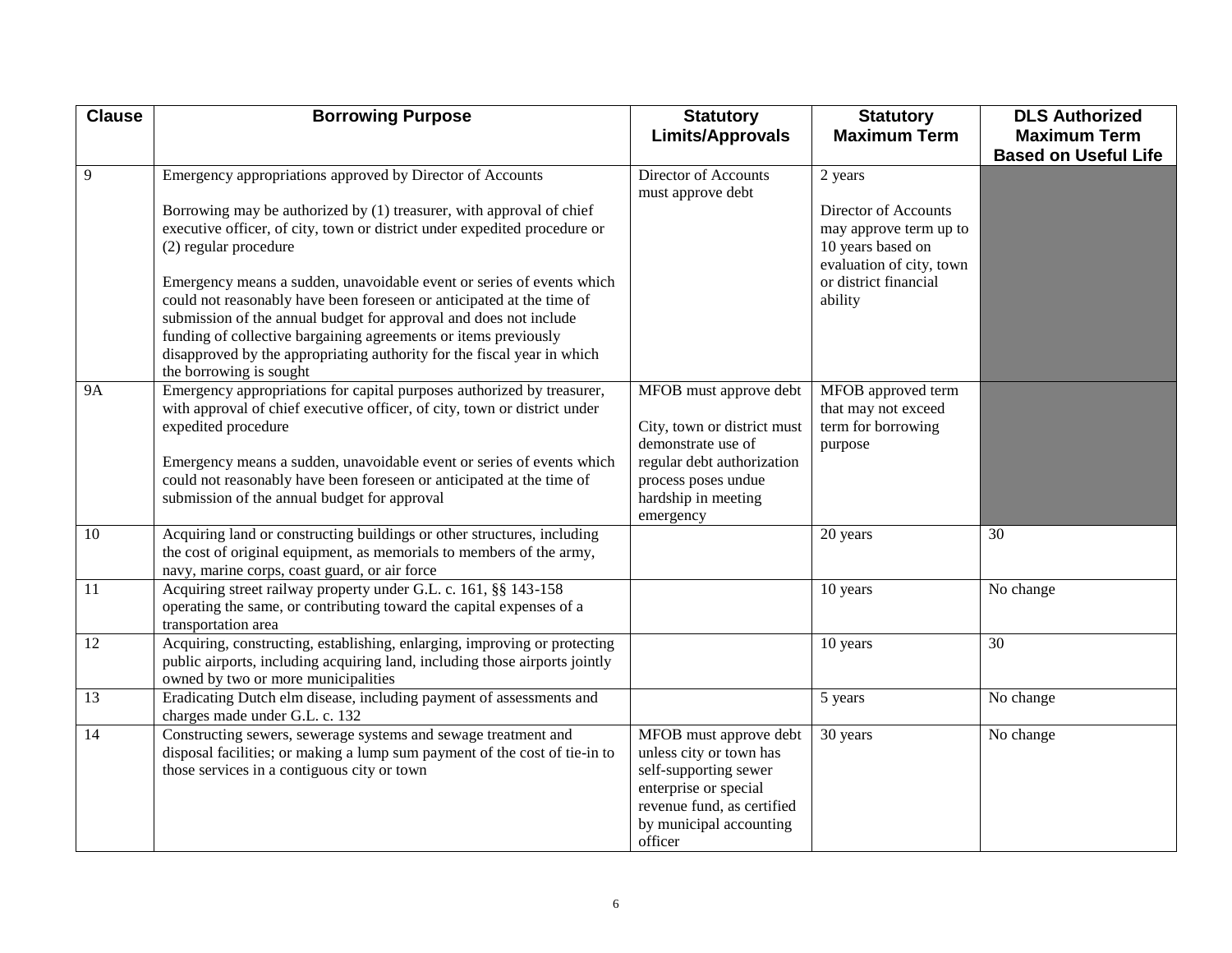| <b>Clause</b>   | <b>Borrowing Purpose</b>                                                                                                          | <b>Statutory</b>                                     | <b>Statutory</b>    | <b>DLS Authorized</b>       |
|-----------------|-----------------------------------------------------------------------------------------------------------------------------------|------------------------------------------------------|---------------------|-----------------------------|
|                 |                                                                                                                                   | <b>Limits/Approvals</b>                              | <b>Maximum Term</b> | <b>Maximum Term</b>         |
|                 |                                                                                                                                   |                                                      |                     | <b>Based on Useful Life</b> |
| 15              | Constructing and rehabilitating municipal golf courses, including                                                                 |                                                      | 20 years            | No change                   |
|                 | acquiring and reconstructing land, installing and replacing irrigation                                                            |                                                      |                     |                             |
|                 | systems, constructing and rehabilitating buildings and paying for                                                                 |                                                      |                     |                             |
|                 | equipment and furnishings                                                                                                         |                                                      |                     |                             |
| 16              | Making payments under contracts with the Commonwealth under G.L. c.                                                               | Same as borrowing                                    | Same as borrowing   | No change                   |
|                 | 40, § 4D for purposes for which loans may be authorized under this                                                                | purpose                                              | purpose             |                             |
|                 | section                                                                                                                           |                                                      |                     |                             |
| 17              | Constructing a regional incinerator for disposal of solid waste, refuse and                                                       |                                                      | 20 years            | No change                   |
| 18              | garbage by two or more communities                                                                                                | MOBD and DHCD must                                   |                     |                             |
|                 | Lending or granting funds to industrial development financing authorities<br>and economic development and industrial corporations | approve debt                                         | 20 years            |                             |
| $\overline{19}$ | Undertaking projects fully or partially financed by the Farmers Home                                                              |                                                      | 40                  |                             |
|                 | Administration of the United States Department of Agriculture under                                                               |                                                      |                     |                             |
|                 | Chapter 50 of Title 7 of the United States Code                                                                                   |                                                      |                     |                             |
| 20              | Cleaning up or preventing pollution caused by existing or closed landfills                                                        | DEP must approve project                             | 30                  |                             |
|                 | or other solid waste disposal facilities, including clean-up activities under                                                     | plans before debt issued                             |                     |                             |
|                 | G.L. c. 21E or G.L. c. 21H                                                                                                        |                                                      |                     |                             |
| 21              | Constructing incinerators, refuse transfer facilities, recycling facilities,                                                      | DEP must approve project                             | 25                  | No change                   |
|                 | composting facilities, resource recovery facilities or other solid waste                                                          | plans before debt issued                             |                     |                             |
|                 | disposal facilities, other than landfills, for disposing of waste, refuse and                                                     |                                                      |                     |                             |
|                 | garbage                                                                                                                           |                                                      |                     |                             |
| 22              | Remodeling, reconstructing or making extraordinary repairs to                                                                     | DEP must approve project                             | 10                  | No change                   |
|                 | incinerators, refuse transfer facilities, recycling facilities, resource                                                          | plans before debt issued                             |                     |                             |
|                 | recovery facilities or other solid waste disposal facilities, other than                                                          |                                                      |                     |                             |
|                 | landfills, owned by the city, town or district, and used for disposing of                                                         |                                                      |                     |                             |
|                 | waste, refuse and garbage                                                                                                         |                                                      |                     |                             |
| 23              | Closing out a landfill area, opening a new landfill area, or making                                                               | DEP must approve project<br>plans before debt issued | 25                  | No change                   |
| 24              | improvements to an existing landfill area<br>Acquisition of a dam or the removal, repair, reconstruction and                      |                                                      | 40                  |                             |
|                 | improvements to a dam owned by a municipality, as may be necessary to                                                             |                                                      |                     |                             |
|                 | maintain, repair or improve such dam. Includes dams, as defined by G.L.                                                           |                                                      |                     |                             |
|                 | c. 253, § 4, and appurtenant real property, acquired by gift, purchase or                                                         |                                                      |                     |                             |
|                 | eminent domain not owned or held in trust by the Commonwealth when                                                                |                                                      |                     |                             |
|                 | the municipality acquires them                                                                                                    |                                                      |                     |                             |